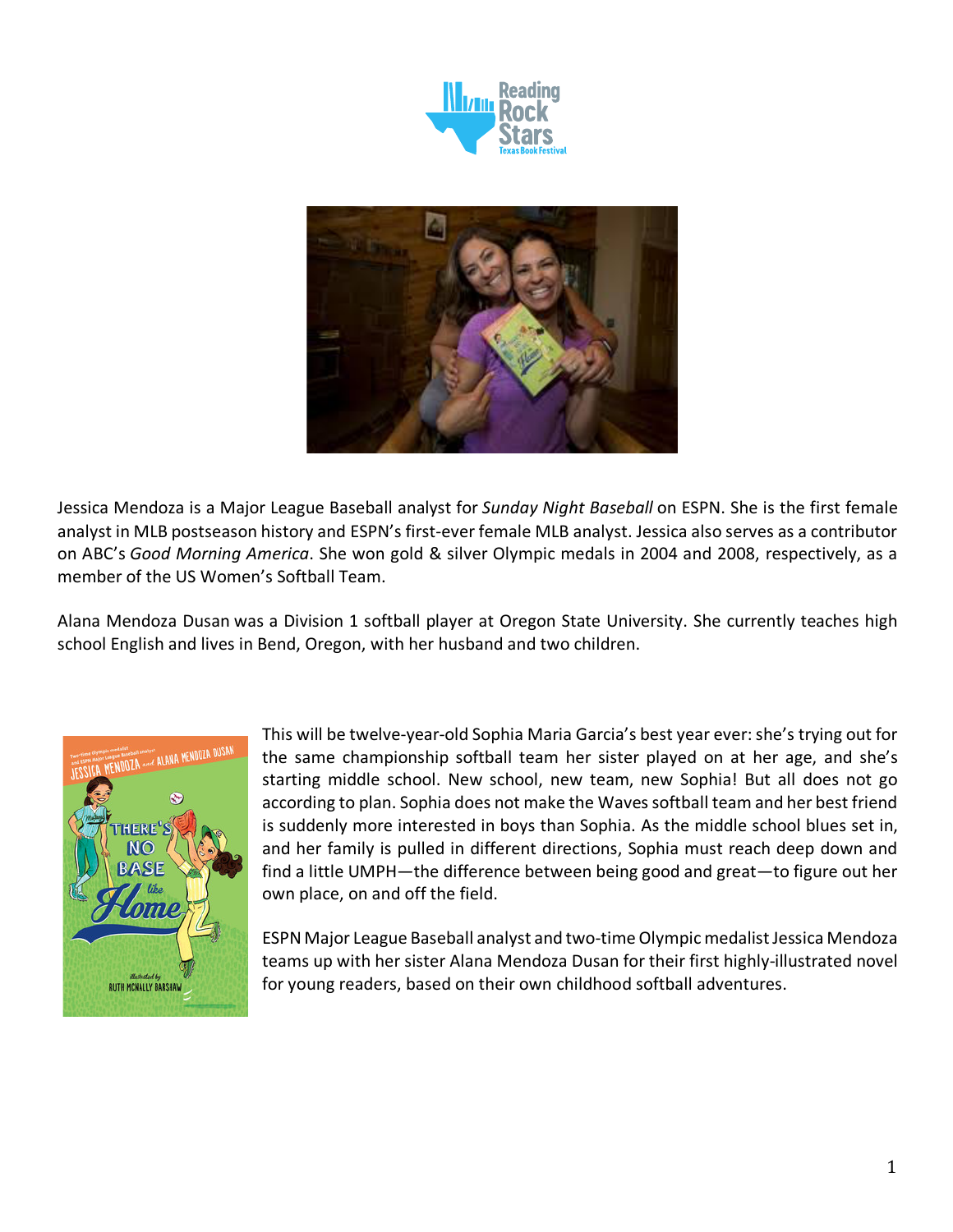#### *There's No Base Like Home*

### **Relevant Vocabulary:**

- Middle-grade fiction
- Realistic fiction
- Stages of Plot
- See glossary pages 218-219
- Conquistador
- Sayings

# **RRS connection to TEKS (4-5th grade): Please refer to TEKS for English Language Arts and Reading:**

- *Comprehension skills: listening, speaking, reading, writing, and thinking using multiple texts.*
- *Response skills: listening, speaking, reading, writing, and thinking using multiple texts.*
- *Author's purpose and craft: listening, speaking, reading, writing, and thinking using multiple texts.*
- *Composition I: listening, speaking, reading, writing, and thinking using multiple texts--writing process.*
- *Composition II: listening, speaking, reading, writing, and thinking using multiple texts—genres.*
- *Inquiry and research: listening, speaking, reading, writing, and thinking using multiple texts.*

## **Pre-reading reflection and dialogue:**

- What does an author do?
- What does an editor do?
- What does an illustrator do? Scan the book. Do you like the illustrations?
- Think about the title of this book? What does it tell us about the story? What do you think the story is about?
- What do you know about fiction, middle grade books? Talk to your librarian and ask her to show you more examples of this genre.
- Think about the author's use of Spanish in her storytelling. What do you think of this way of writing a story? How does this writing style make you feel?
- What do you know about fiction, middle grade books? Talk to your librarian and ask her to show you more examples of this genre. You can also explore Realistic Fiction.
- Look for information about Alana Mendoza Dusan.

# **While-reading engagement:**

# **Introduction & August:**

This sections introduces us to the Garcia family. Start a character chart to keep track of the people in the story. You can also make a drawing of the Garcia family and drawing your own family. Sophia provides a description of her family- you can add these details to your chart. She also shares her dad's saying- what does he tell them to help motivate them to work harder. Does your family use any special sayings to encourage you during tough moments? Collaborate with your friends to compare and contrast Sophia and Ellie. Sophia's dad also helps them practice their softball skills. Do you have a favorite sport to play? Make a list of the qualities that a coach should have. You can also create a timeline to keep track of the events that Sophia shares. Sophia feels nervous about the upcoming softball tryouts. Do you sometimes feel nervous? What makes you feel nervous? Make a list of things that Sophia can do to feel better. You can also make a drawing of the tryouts and don't forget to keep adding characters to your chart plus add important events to your timeline. Look at the illustration on page 32, copy the style and illustrate how Sophia feels at the end of the tryouts. Do you think she will make the team? Make a prediction of what will happen next.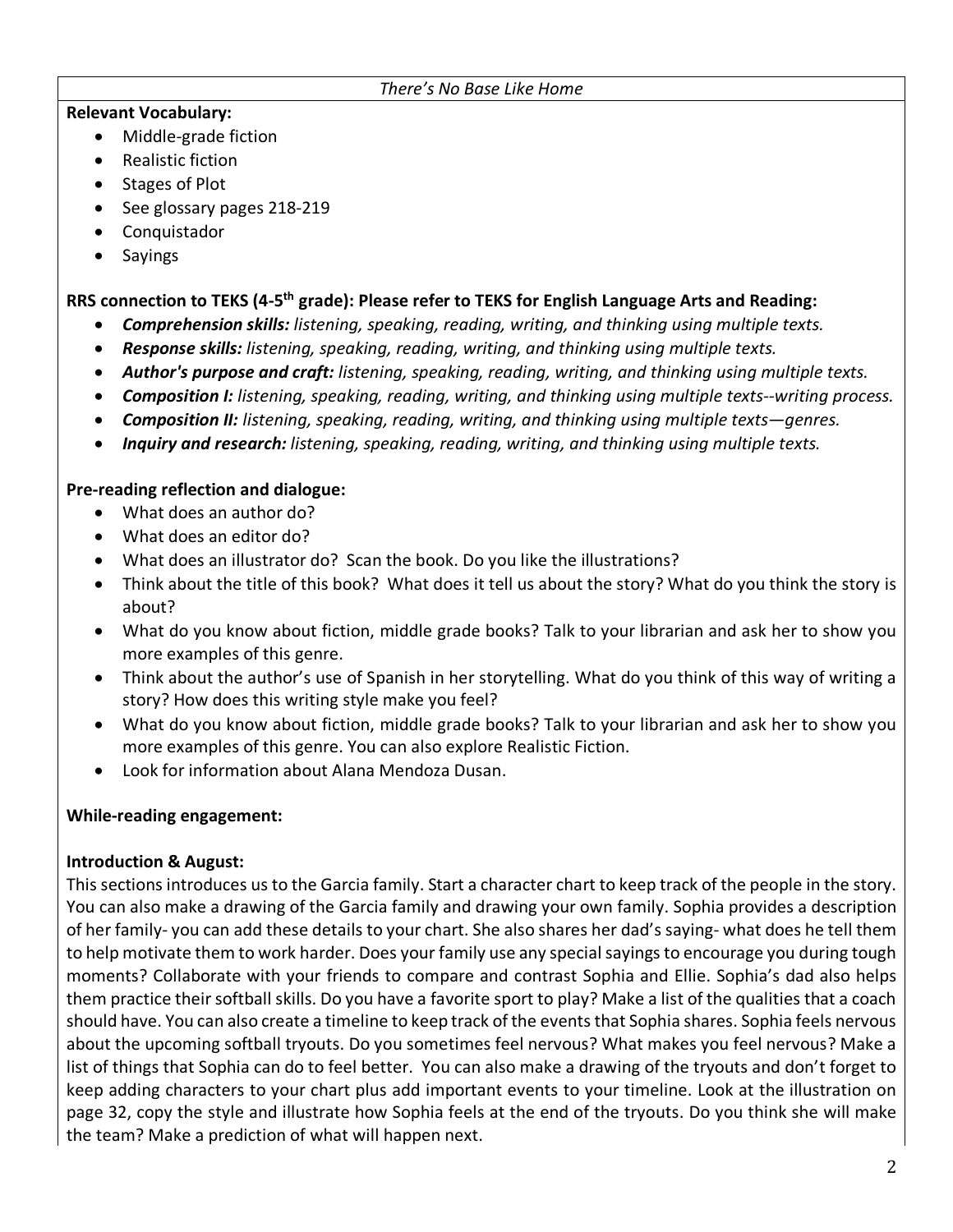#### **September:**

Sophia does not make the softball team and feels very sad. She begins her September chronicles by describing her friendship with Casey. Make a drawing about their friendship and compare/contrast Casey to your own best friend. Do you have a best friend? Make a character chart for Casey and describe her best friend qualities. Sophia mentions the word, "querencia." Define this word and think about the place that makes you feel most at home. What happens next? What do you think Sophia will decide? Have you even had to make a difficult decision? Think about decision-making and list important things we should consider when making a decision. Sophia always describes her mom's breakfast dishes. What's your favorite breakfast? Ask your classmates about their favorite breakfast and chart their responses.

First day of school fun! Describe how you feel on the first day of school. Think about middle school- what questions do you have about going to a new school? Sophia's life changes a bit. Make sure to update your story timeline and note how her life changes in middle school.

Identity crisis: Think about what Sophia shares on page 65, define identity, and share why you think this feels like a crisis for her. What's her cultural background? What's your cultural background? Talk about the questions that make you feel uncomfortable and how you wish others asked you about your cultural background? Make a list of words that you do not like to describe cultural identity.

Sophia is now part of the Quakes. How do you think she feels? Is this a good team for her?

#### **October:**

Tamale Party! Make a drawing of abuelita's tamale party. You can also make a drawing of your favorite family party. Google: Carmen Lomas Garza and learn more about her artwork. She makes the best paintings of Mexican American parties. Use the illustration on page 78 to guide your own drawing. Do you eat traditional Mexican food? Ask your family about a favorite recipe and share it with your classmates. Pretend to be a sportscaster and give play by play summary of the Huntington Beach tournament. Sophia has to adjust to a new position on the field. Describe how she feels- what emotions does she have to process. Write her a note of encouragement. The Quakes play against the Waves next. What do you think will happen? Talk to your classmates about your predications. You can create a drawing about the game or you can describe the game to your classmates. The family celebrates Halloween and Día de los Muertos. Do you celebrate these too? Talk about how you celebrate each. You can also add this event to your story timeline.

### **November:**

The November section describes a typical game weekend for the Garcia family. The family has to balance work responsibilities and softball duties. What does Sophie have to do to keep up with her softball schedule? How do her parents help her thrive on the field? Sophie's family is also very supportive. Make a drawing of her aunts, uncles, and cousins cheering her on. Tell what happens on November 14- you can make a drawing or write a summary. You can also just share the information aloud with a friend. Why is Sophie upset? What does she do to feel better?